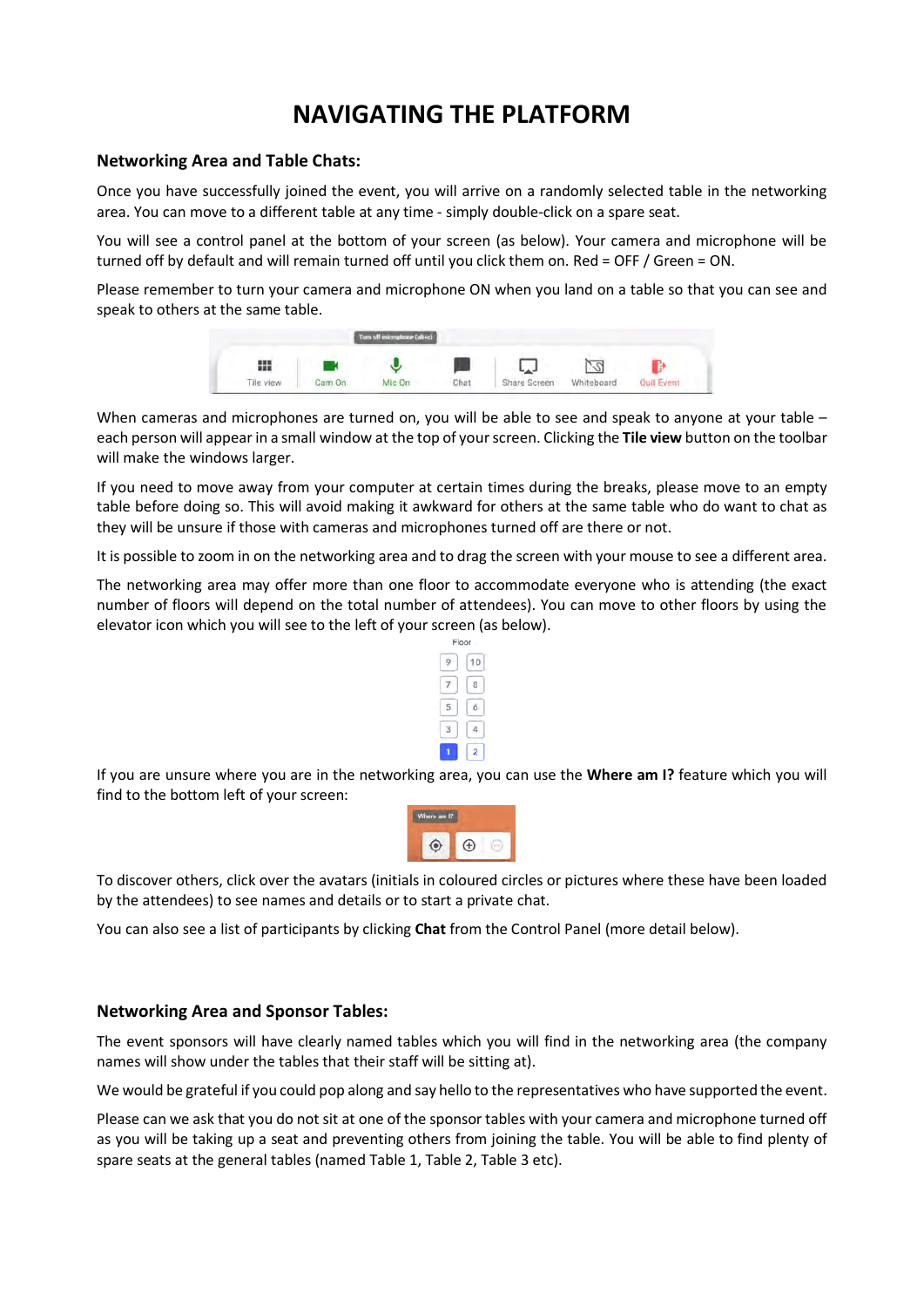# **Create a Profile:**

This is highly recommended as it will help everyone attending the meeting to identify the other attendees. To create a profile, click on the circle in the top-right of the screen which shows your initial/initials

 $\lambda$ 

| ●<br>$2 - 2$<br>06:18:26    | <b>Canta</b> | Cavendish Venues Show Case                                                                                                          | 固<br>к                                                                                                                                                                                                                                                                                                                                                                                  | D   |
|-----------------------------|--------------|-------------------------------------------------------------------------------------------------------------------------------------|-----------------------------------------------------------------------------------------------------------------------------------------------------------------------------------------------------------------------------------------------------------------------------------------------------------------------------------------------------------------------------------------|-----|
| Florat<br>四<br>n  n <br>1 2 | at<br>п      | Derry Green<br>Edit Profile<br>Hospital<br>N/A<br>Job Title<br>Garripino)<br>N/A<br>N/A<br>Pérnami Links<br>$\Box$<br>日日<br>$\circ$ | <b>PSA Richard Young</b><br><b>CONTINUES (MAY)</b><br>THISO GROV<br><b>PSA Richard Visung</b><br>We can hear you, check you.<br>inicity/horal lettings<br><b>PSA Richard Young</b><br>top left con three lines.<br>__<br><b>PEA Richard Voung</b><br><b>THI I BRITISH DAILYON</b><br><b>STATISTICS</b><br><b>PSA Richard Young</b><br>ADDRESS COMP (FAR 1972)<br>-<br><b>CONTRACTOR</b> | d X |
| Need<br>help?               |              |                                                                                                                                     | <b>AVAILABLE BELLEVILLE</b>                                                                                                                                                                                                                                                                                                                                                             | ь   |

Click **Edit Profile** to add a photograph, enter your title, company/hospital, job title, etc.

# **Chat Function:**

Use the chat function by clicking on the icon on your control panel at the bottom of the screen. Options are:

General Chat – everyone in the meeting will see your message

Table Chat – everyone at your table will see your message

Private Chat – select another attendee from the list to send a private message



Typing a name or part of a name in the *Search by name* box should make it easier to find colleagues attending the meeting. Click on a name to send a private message.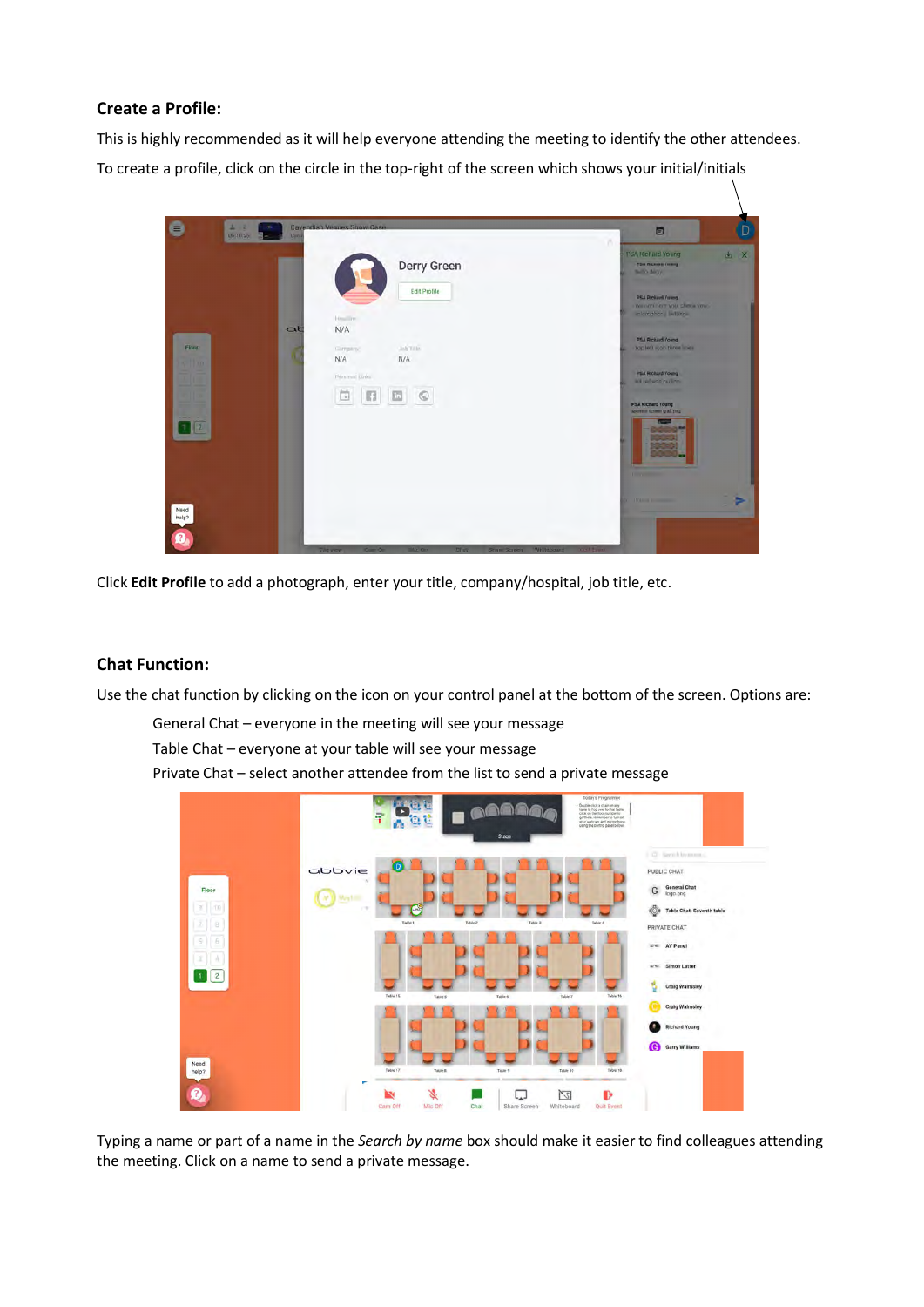#### **Webinar:**

When a session is due to start, an announcement will be made asking you to finish off your conversations. After a count-down, you will automatically be transferred to the stage view which will look something like this.



Your camera and microphone will be automatically turned off while in this part of the platform but you will be able to continue conversations using the **Chat** function which you will find to the right of your screen.

**Asking Questions:** You can submit questions using the **Q&A** function. Please try to remember to use the **Q&A** and not the Chat tab for your questions as this is the one that the Chairs will be monitoring. Questions entered in the Chat are therefore likely to be missed.

Each attendee is able to vote once on any submitted question. If you see a question that you are interested in hearing the answer to, please use your vote rather than asking the same question again.



To vote, just click the arrow alongside the question. The more votes a question receives, the higher up the list it will move and the more likely it is that it will be answered.

When asking a question, please include the name of the speaker that your question is directed towards.

As sessions end and there is a break in the programme, everyone will be transported back to the networking area and will land in the same seat that they were in previously.